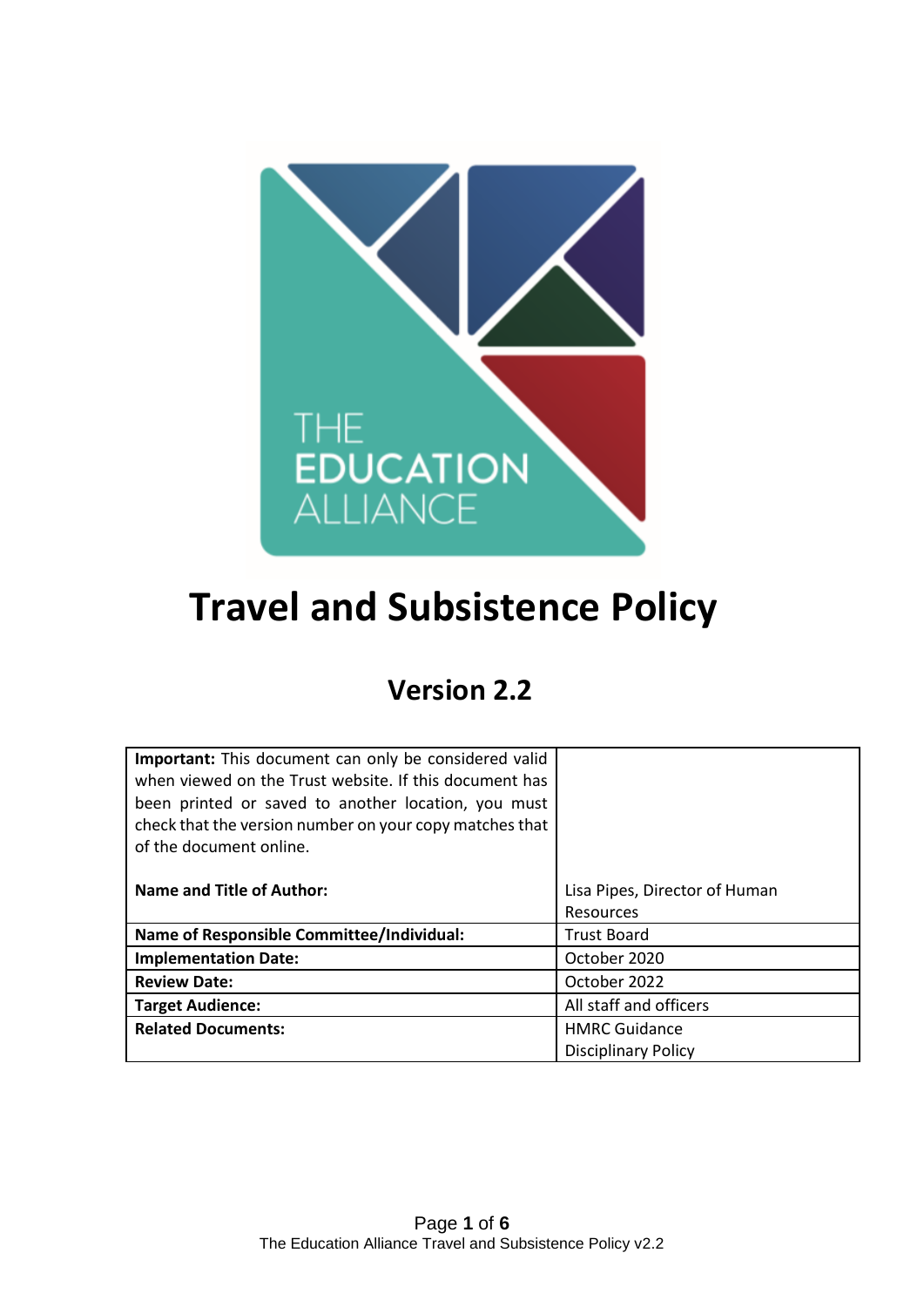# **CONTENTS**

|                | <b>Section</b>                                                 |   |
|----------------|----------------------------------------------------------------|---|
|                | <b>Policy Statement</b>                                        |   |
|                | 1. Purpose                                                     | 3 |
| 2.             | Scope                                                          | 3 |
|                | 3. Roles and Responsibilities                                  | 3 |
|                | 4. Equality and Diversity                                      | 4 |
| 5 <sub>1</sub> | <b>Travel Allowance</b>                                        | 4 |
|                | 6. Business Car User Scheme                                    | 5 |
| 7.             | <b>Subsistence Claims</b>                                      | 5 |
|                | 8. Approval of Claims                                          | 6 |
|                | 9. Monitoring Compliance with and Effectiveness of this Policy | 6 |
|                | 10. Review                                                     |   |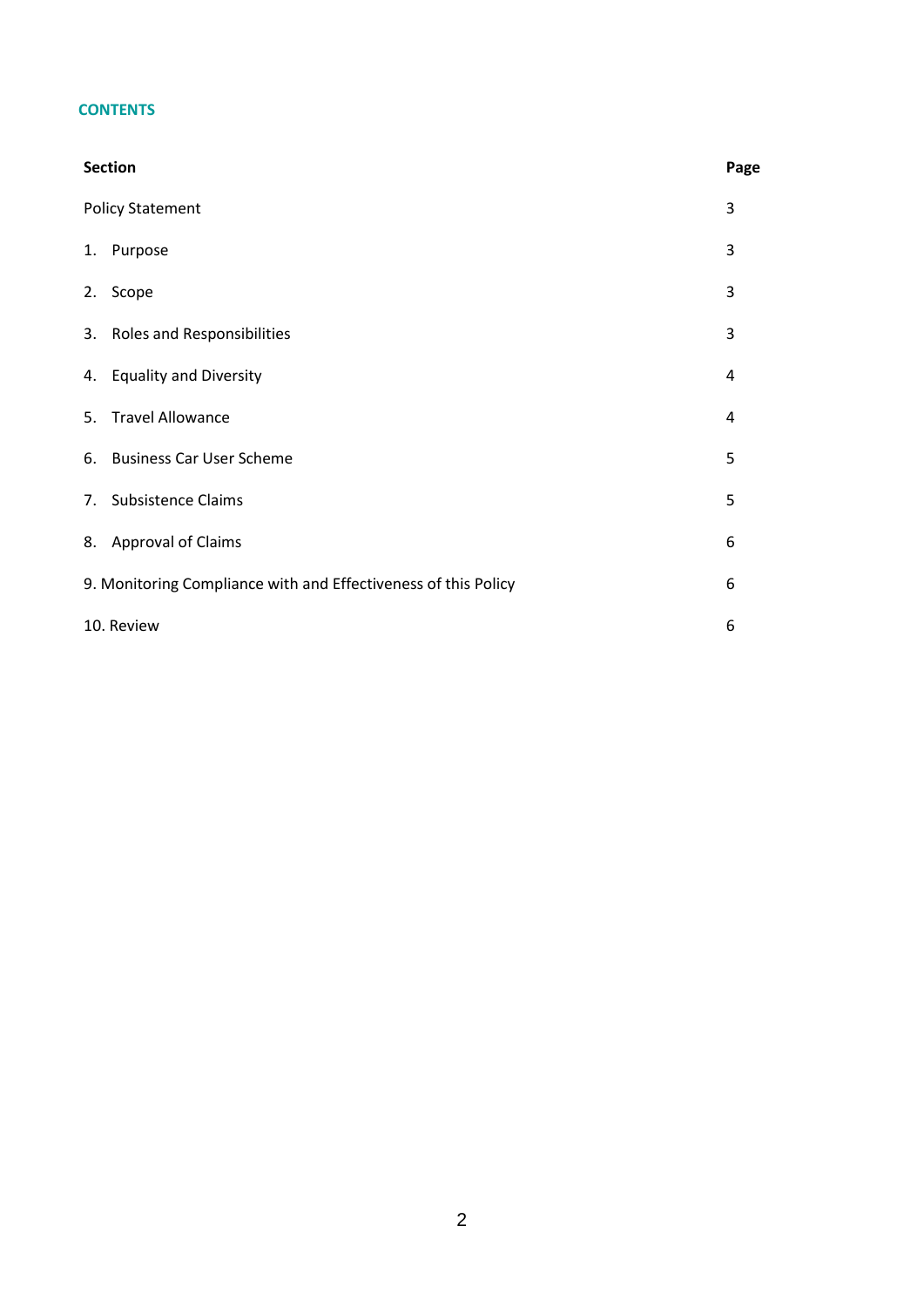### **POLICY STATEMENT**

We are here to make great schools and happier, stronger communities so that people have better lives. We do this by:

- Always doing what is right
- Trusting in each other and standing shoulder to shoulder
- Doing what we know makes the difference

Doing what is right means always acting with integrity, in the interests of others and being honest, open and transparent.

The Trust recognises that employees and officers of the Trust will incur travel expenses whilst carrying out Trust duties.

# **1. PURPOSE**

It is vital that employees understand the rules for claiming travel expenses and that they are applied fairly and consistently.

#### **2. SCOPE**

This policy is designed to be used for employees and officers of the Trust in relation to travel costs incurred whilst carrying out Trust duties.

#### **3. ROLES AND RESPONSIBILITIES**

The **Trust Board** is responsible for reviewing and approving this policy.

The **CEO and the Executive Principal are** responsible for ensuring employees are treated fairly and consistently across the Trust.

The **Local Governing Bodies and Headteachers** are responsible for monitoring the application of this policy within their respective schools, ensuring the rules regarding claiming of travel expenses are shared, understood and adhered to by all employees.

The **Finance and Payroll Departments are** responsible for overseeing the application of this policy and will report to senior leaders, the Board and Local Governing Bodies as required. The **Finance, Payroll and Human Resources Departments** will provide advice, guidance and support in the implementation of this policy and procedure.

**Leaders and managers** must operate within this policy in a fair, consistent and reasonable way. It is a manager's responsibility to check the accuracy of mileage claim forms and expense claims prior to signing them. Managers will remind employees of their responsibility to ensure that they are insured to drive their vehicles for business purposes.

**Employees and officers of the Trust** are expected to ensure they complete expense claim forms accurately in line with the policy, seeking clarification and advice as and when required. They must also ensure they are insured to drive their vehicles for business purposes.

# **4. EQUALITY AND DIVERSITY**

The Education Alliance is committed to: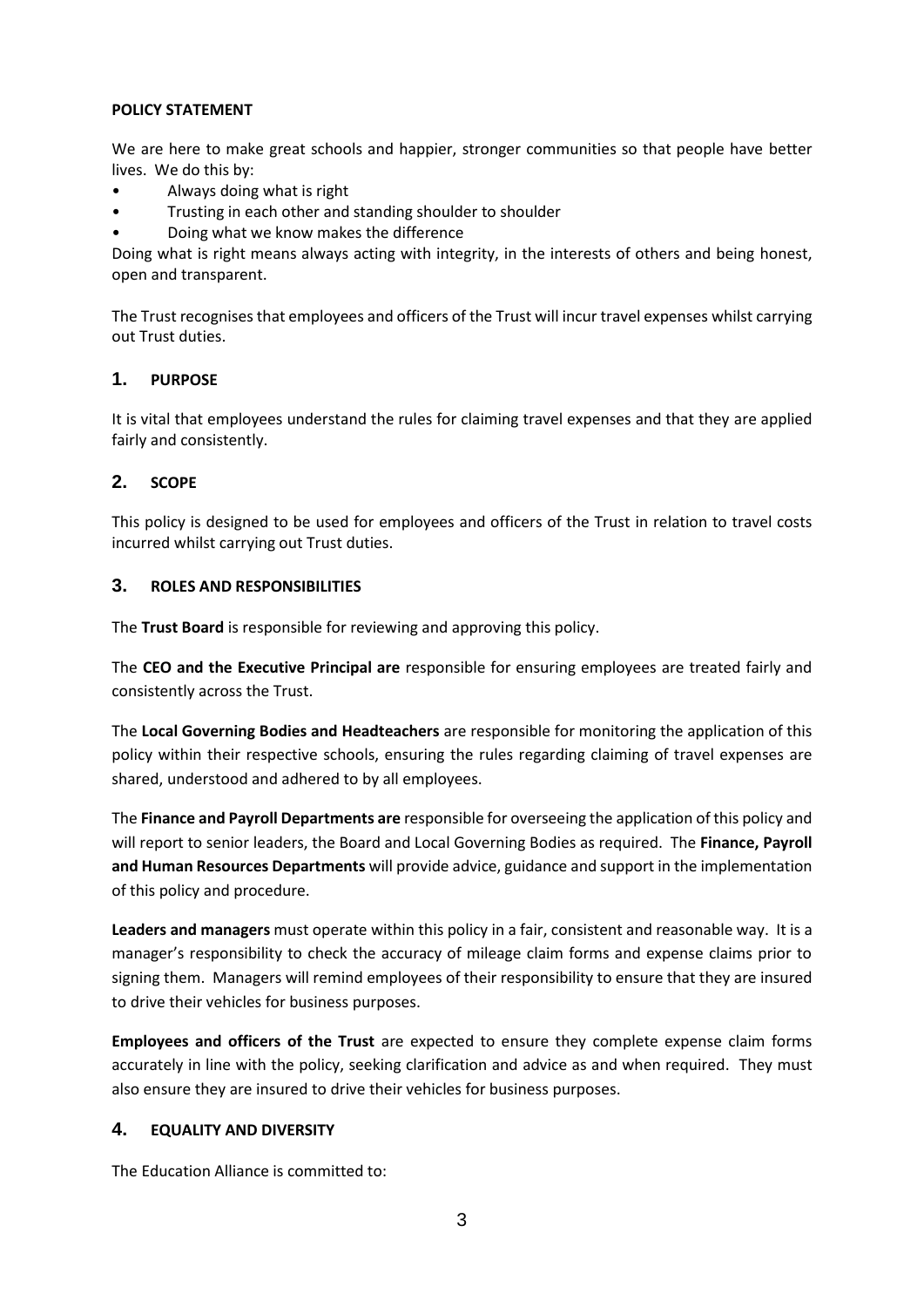- Promoting equality and diversity in its policies, procedures and guidelines
- Delivering high quality teaching and services that meet the diverse needs of its student population and its workforce, ensuring that no individual or group is disadvantaged

# **5. TRAVEL ALLOWANCE**

Employees and officers of the Trust are encouraged to ensure they only make business journeys when absolutely necessary, considering other options (e.g. email, virtual meetings and telephone) first. Where a business journey is necessary, employees and officers are expected to use the cheapest, most appropriate form of transport. Journeys by car should be restricted to the shortest practical routes. Car sharing is encouraged (where appropriate) and for longer journeys, public transport may be more appropriate. Employees and officers who use their own cars for business travel must complete a claim form which will be checked and signed as an accurate record by their line manager (where the line manager has concerns they should seek advice from the HR Department prior to signing the form). Costs incurred will be reimbursed at the HMRC rate, which is currently 45p per mile up to 10,000 per year and 25p per mile thereafter for cars and 24p per mile for motor cycles. If employees or officers take another employee or officer as a passenger they must detail this on their claim form and they can claim an additional 5p per mile for their passenger. Employees are also able to claim 17p per mile for training courses.

When travelling, employees and officers of the Trust must ensure they take all reasonable steps to retain the safety and security of any Trust equipment, data and documentation they have in their possession.

When public transport is used, the actual cost will be reimbursed. If an employee requires a tube or rail ticket, they should contact the relevant school Finance Department who can book this for them. Employees are expected to travel standard class wherever possible and they are encouraged to book tickets as early as possible to ensure the best available fares are accessed.

Receipts supporting all expenditure should be attached to the actual claim form and employees and officers should retain a copy for at least two years, as per the HMRC requirements, which are statutory. The Trust assumes no obligation to reimburse employees and officers for expenses that do not comply with this policy, or claims which are not appropriately authorised. Employees and officers are not entitled to claim travel or subsistence claims through petty cash under any circumstances. Employees and officers who do not comply with this policy may be subject to delay or withholding of the reimbursement and circumstances may be investigated under the Trust's Disciplinary Policy and Procedure.

Payments for mileage will be subject to a deduction of the employee or officer's normal home to base and base to home if their journey starts and/or finishes at home. Employees and officers of the Trust should ensure they are insured to drive for business purposes.

Employees can claim costs incurred for parking, however, the Trust will not reimburse parking fines and employees and officers are encouraged to attach parking receipts to mileage claims wherever possible.

# **6. BUSINESS CAR USER SCHEME**

Employees employed above scp11 who exceed 5,000 paid business miles per year should seek to access the Business Car User Scheme. Staff employed on scp11 or below who undertake 2,500 or more business miles per year are also eligible to apply for the scheme.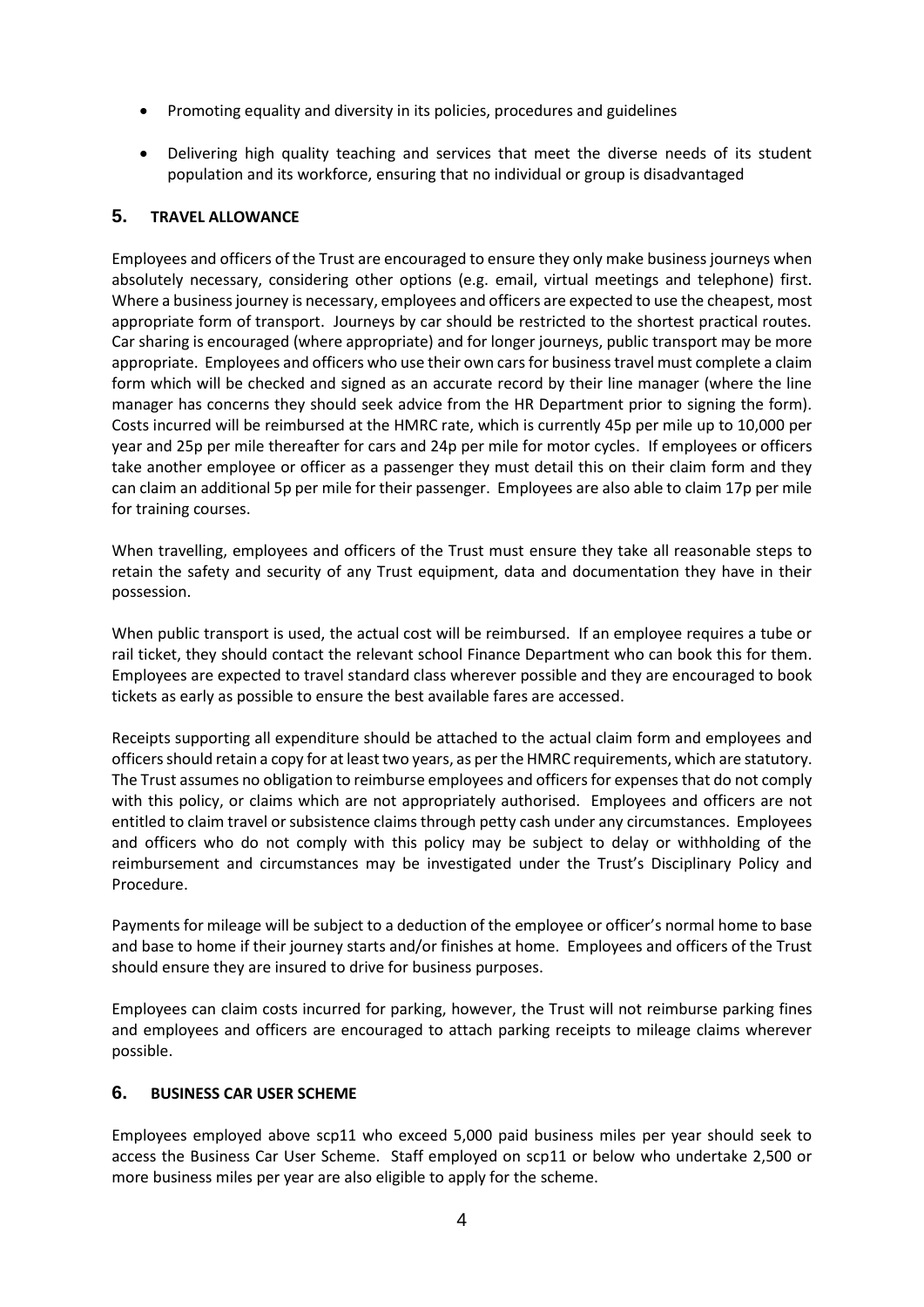The scheme provides an annual lump sum of £846 up to 999cc and £963 over 1000cc, paid in monthly amounts, and 45p per mile up to 10,000 miles and 25p per mile thereafter. The amount paid will be subject to PAYE and NIC contributions.

The allowance is paid in full regardless of whether an employee works full-time or part-time and the allocation of the allowance is reviewed on an annual basis against actual business miles travelled that year. The allowance can be withdrawn mid-year and employees must be given a minimum of 12 weeks' notice (detailing the date the withdrawal will take effect and the rationale for the withdrawal). Where the withdrawal is due to an employee's actions (e.g. loss of licence or voluntary movement into another role where their travel won't meet the criteria) the allowance will be withdrawn immediately.

If an employee in receipt of the allowance is absent due to sickness, they will continue to receive the allowance for three months in full. This will reduce to 50% of the allowance for the following three months and no payment thereafter.

Staff in receipt of the allowance will continue to receive it in full if they go on maternity, adoption or shared parental leave.

# **7. SUBSISTENCE CLAIMS**

Employees and officers away from their normal place of work on official duties can claim subsistence payments up to the maximum as follows:

- Breakfast rate is £5 and may be claimed where an employee or officer leaves home earlier than usual and before 6am and incurs a cost on breakfast taken away from home after the qualifying journey has started.
- A one meal rate of £5 can be claimed where the employee or officer incurs meal costs whilst away from Trust premises for 5 hours or more
- A late evening meal rate of £10 can be claimed where the employee or officer works later than usual, finishing work after 8pm having worked their normal day and has to buy a meal before the qualifying journey ends which they would usually have at home
- Up to £5 per night for overnight stays away from home in the UK and up to £10 per night for overseas overnight stays can be claimed tax free for laundry, telephone calls home and other incidental expenses incurred due to being away from home.

# **Qualifying Conditions**

Subsistence claims must only be used where all the qualifying conditions are met. The qualifying conditions are:

•the travel must be in the performance of an employee or officer's duties or to a temporary place of work

•the employee or officer should be absent from their normal place of work or home for a continuous period in excess of 5 hours

•the employee or officer should have incurred a cost on a meal (food and drink) after starting the journey.

Claims for alcoholic beverages should not be made and will not be approved.